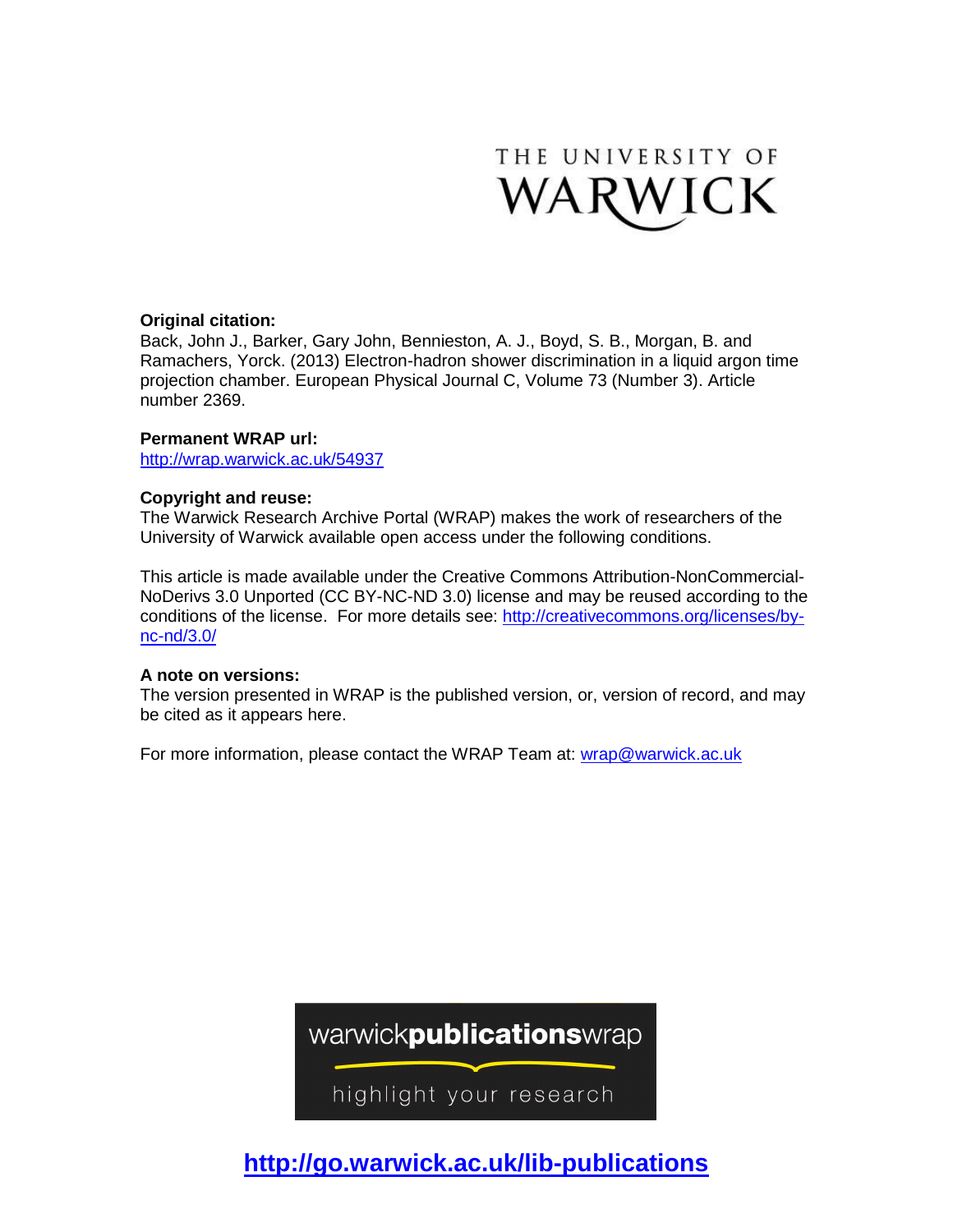Special Article - Tools for Experiment and Theory

# **THE EUROPEAN** PHYSICAL JOURNAL C

# **Electron-hadron shower discrimination in a liquid argon time projection chamber**

**J.J. Back, G.J. Barker, A.J. Bennieston, S.B. Boyd, B. Morgan, Y.A. Ramachers**[a](#page-1-0)

Dept. of Physics, University of Warwick, Coventry CV4 7AL, UK

Received: 26 October 2012 / Revised: 18 February 2013 / Published online: 21 March 2013 © The Author(s) 2013. This article is published with open access at Springerlink.com

**Abstract** By exploiting structural differences between electromagnetic and hadronic showers in a multivariate analysis we present an efficient Electron-Hadron discrimination algorithm for liquid argon time projection chambers, validated using Geant4 simulated data.

### **1 Introduction**

Liquid Argon Time Projection Chambers (LAr-TPCs) are recognised as being a potential detector technology for a next-generation Neutrino oscillation experiment and their development is the subject of vibrant R&D programmes in Europe, Japan and the USA (see Refs.  $[1-3]$  $[1-3]$  $[1-3]$  and references therein). The simultaneous tracking and calorimetry capability, with millimetric granularity, makes LAr-TPCs ideal to image Neutrino interactions over a wide range of energies as demonstrated recently by ICARUS [\[4](#page-9-2)].

Despite the physics promise of LAr-TPCs, a fully automated (that is, with zero human interaction) software system for reconstructing events has proven difficult to achieve. With the availability of more and more event data, recent years have seen progress in limited clustering of structures and tracking. However, a general event is likely to contain a mixture of showers and tracks originating from an unknown vertex anywhere in the sensitive volume. One major challenge for automated reconstruction is to disentangle the fundamentally different shower and track structures and hence segment the event into its final state particles. Accurate segmentation is critical for subsequent particle identification on the substructures. Neutrino oscillation analyses proposed for next-generation facilities rely heavily on accurate interaction classification, motivating studies of this task.

<span id="page-1-0"></span>In this article, we concentrate on the particle identification step, based on extensive Monte-Carlo simulations, assuming exact segmentation, i.e. all hits belonging to each single particle have been clustered with full efficiency and purity. We defer discussion of techniques for this more challenging task to later publications. We present a study using a set of effective and computationally simple variables which allow the discrimination of Electron shower structures from all relevant hadronic shower structures in a finegrained tracking detector such as a LAr-TPC. For the intended physics application, the dominant Hadron shower structures result from Pions, Protons or Kaons in the final state. In this context, Electron-Hadron shower discrimination is important for Neutrino oscillation studies in order to measure Electron-neutrino events in a Muon-neutrino beam, resulting in an energetic Electron in the LAr medium after a charged-current interaction with a nucleus. Therefore, the Electron is considered to be the "signal" and anything nonelectron, i.e. Hadron showers, is labelled as "background", unless stated otherwise.

Additionally, the energy resolution of any LAr-TPC will depend on the nature of the particle depositing energy due to quenching factors, i.e. particle dependent ionization efficiencies in liquid argon. Electromagnetic and hadronic particle energy depositions will each require separate energy calibrations depending on their specific ionization as a function of energy, hence for their energy measurement particle identification would be beneficial.

The set of variables also prove to be useful for other particle identification tasks. Track structures associated with Protons or Muons can be identified by these variables as well as, to a lesser extent, hadronic final states such as neutral and charged Pions and Kaons.

In the following, we describe the Monte-Carlo data production in order to define our case studies, then the analysis algorithm by first introducing the discrimination variables before finally presenting their applicability to identifying particles in various Neutrino interaction event topologies.

<sup>a</sup> e-mail: [y.a.ramachers@warwick.ac.uk](mailto:y.a.ramachers@warwick.ac.uk)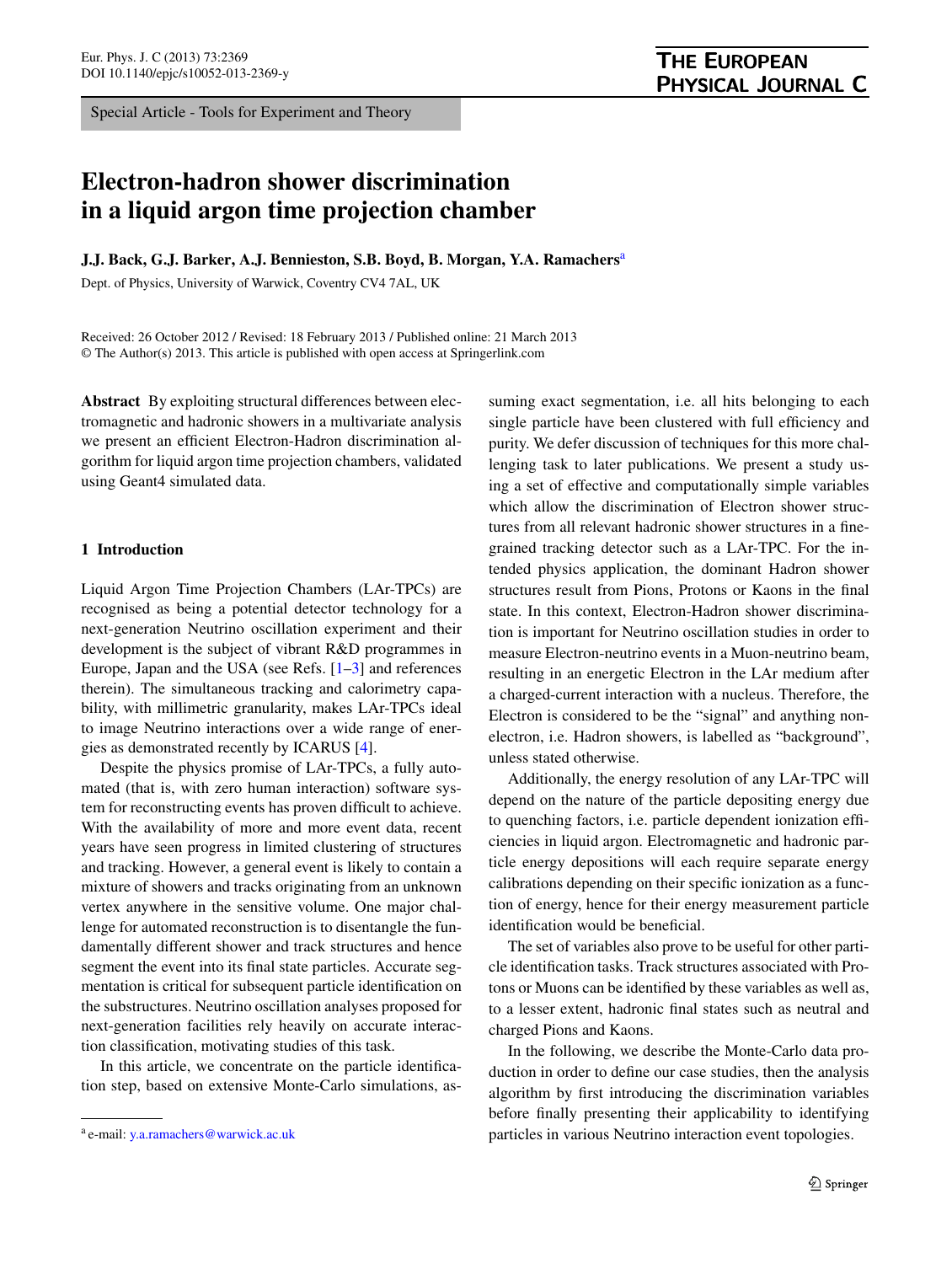#### <span id="page-2-3"></span>**2 Monte-Carlo data production**

Several simulated single particle event classes were prepared as input to the analysis. We have tested the algorithm with a Muon–neutrino flux generated as part of the LAGUNA-LBNO FP7 programme  $[5, 6]$  $[5, 6]$  $[5, 6]$  $[5, 6]$  to evaluate the physics potential of a long baseline experiment between CERN and an underground far detector location in Pyhasalmi Finland (CN2PY). The CN2PY Neutrino flux [[7\]](#page-9-5) (un-oscillated) from decaying negatively charged Pions (for a distance of 2300 km) provided the input for the first case



<span id="page-2-1"></span><span id="page-2-0"></span>**Fig. 1** The scaled CN2PY Neutrino beam fluxes [[7\]](#page-9-5) from negative Pion decays. Weighting factors for the fluxes are given in Table [1.](#page-2-0) \*: Flux units are prepared for use in GLoBES [[15](#page-9-6)] and scaled here by a factor 10<sup>−</sup>12. Parameters entering the calculation of the correct GLoBES normalisation factor in order to obtain SI flux units are: 3e21 p.o.t., a distance of 100 km and an area of 100 m<sup>2</sup> with a detector at a distance of 2300 km. For details, see the GLoBES user manual

**Table 1** The relative neutrino flavour weighting factors for the CN2PY Neutrino beam (un-oscillated) from negatively charged Pions taken as input for this study. Note that the uniform Neutrino energy beam case study also takes these flavour weighting factors into account

<span id="page-2-2"></span>

| $\bar{v}_{\mu}$ flux | $v_{\mu}$ flux         | $\bar{\nu}_e$ flux     | $v_e$ flux              |
|----------------------|------------------------|------------------------|-------------------------|
| 1.0                  | $3.471 \times 10^{-2}$ | $4.455 \times 10^{-3}$ | $1.0772 \times 10^{-3}$ |

**Table 2** The relative weighting factors for the final state particles resulting from the CN2PY Neutrino beam simulation containing particles given in the first column. These weighting factors are each taken into account during the multivariate analysis stage and calculated by multiplying relative simulated final state particle numbers with the cor-

study. Neutrino reaction final states were produced using the GENIE event generator (version 2.6.4) [[8\]](#page-9-7). The scaled Neutrino energy distributions are shown in Fig. [1](#page-2-1) with relative weighting factors given in Table [1.](#page-2-0)

The GENIE simulated events were un-filtered, with all possible final state particles allowed. The total number of each individual particle final state from GENIE in each of the four Neutrino fluxes then results in individual weighting factors for that particle species during the subsequent analysis. The complete set of weighting factors used during the multivariate analysis, see below, is listed in Tables [2](#page-2-2) and [3.](#page-3-0)

These single particle energy distributions from the GE-NIE simulations then serve as the particle source in the Geant4 (version 9.5.0) Monte-Carlo transport simulation toolkit [[9\]](#page-9-8). The simulation models an homogeneous liquid argon detector as a cylinder with a radius and height of 100 m, in order to fully contain the showers. Particles start at the centre of the cylindrical volume and are tracked through the volume with interactions modelled by the QGSP\_BIC\_HP physics list, with all electromagnetic and hadronic processes enabled, as recommended by the Geant4 collaboration for our energy range of interest. The LAr volume is divided into  $(1 \times 1 \times 1)$  mm<sup>3</sup> cubic voxels, and all primary and secondary particles are tracked through voxels down to zero energy, or until they leave the volume. Energy deposits by charged particles passing through voxels are tallied into a map between voxel coordinates and the total energy deposited. No attempt was made to model the readout system, but quenching of ionisation events specific to LAr detectors was taken into account following [\[10](#page-9-9)].

Results are collected and processed in a final step by four selected multivariate analysis algorithms (MVA) taken from the TMVA toolkit [\[11](#page-9-10)]. Each MVA is based on supervised learning, requiring separate training and test data samples. Each sample is chosen from a random split in half of the available data. The final evaluation delivers optimal cuts for each selected MVA method, producing efficiencies for signal selection, background selection and corresponding purities. Note that the complete set of weighting factors as listed in Tables [2](#page-2-2) and [3](#page-3-0) is used in each MVA method. The

responding neutrino flavour weighting factors (see the discrepancy on magnitude between  $\bar{v}_{\mu}$  values and all other weighting factors due to the small neutrino flavour weighting factors). Note that Muon and Electron energy spectra are taken from Genie simulations, also using the corresponding neutrino flavour weighting factor

|                   | $\pi^+$               |                       | $\pi^0$               |                        |                       | $K^0$                |                       |
|-------------------|-----------------------|-----------------------|-----------------------|------------------------|-----------------------|----------------------|-----------------------|
| $\bar{\nu}_{\mu}$ | 0.203                 | 0.508                 | 0.409                 | 1.610                  | 0.016                 | 0.022                | 0.035                 |
| $v_{\mu}$         | $2.42 \times 10^{-2}$ | $9.89 \times 10^{-3}$ | $2.04 \times 10^{-2}$ | $6.284 \times 10^{-1}$ | $1.43 \times 10^{-3}$ | $1.1 \times 10^{-3}$ | $1.96 \times 10^{-3}$ |
| $\bar{\nu}_e$     | $9.4 \times 10^{-4}$  | $2.32 \times 10^{-3}$ | $1.85 \times 10^{-3}$ | $7.2 \times 10^{-3}$   | $7.7 \times 10^{-5}$  | $1.1 \times 10^{-4}$ | $1.8 \times 10^{-4}$  |
| $v_e$             | $7.6 \times 10^{-4}$  | $3.1 \times 10^{-4}$  | $6.4 \times 10^{-4}$  | $1.95 \times 10^{-3}$  | $4.5 \times 10^{-5}$  | $3.4 \times 10^{-5}$ | $5.7 \times 10^{-5}$  |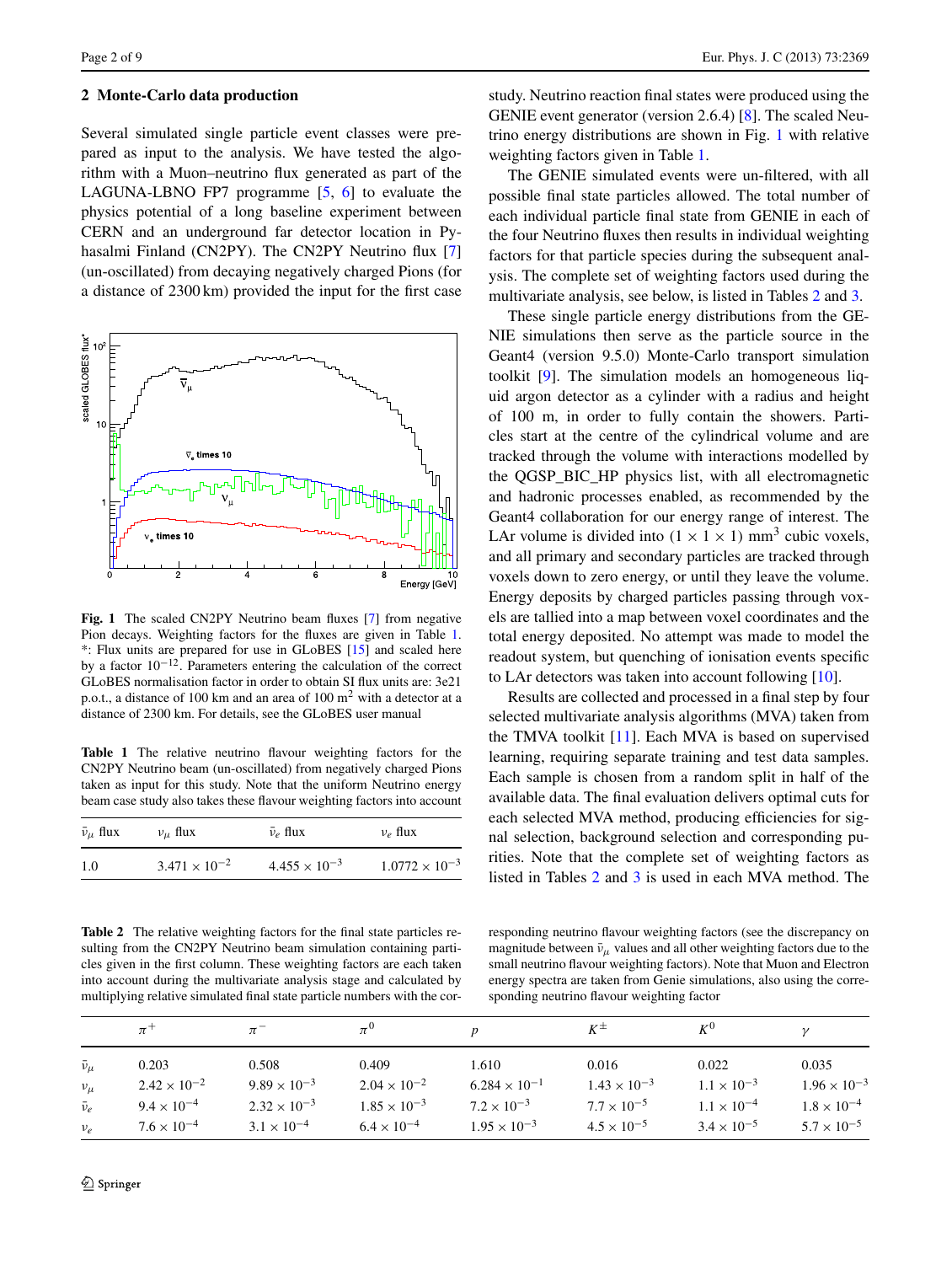<span id="page-3-0"></span>**Table 3** Same as Table [2](#page-2-2) but for the second case study of a uniform neutrino energy beam

|                   | $\pi^+$               |                       |                       |                       | $K^{\pm}$             | $K^0$                 |                       |
|-------------------|-----------------------|-----------------------|-----------------------|-----------------------|-----------------------|-----------------------|-----------------------|
| $\bar{\nu}_{\mu}$ | 0.251                 | 0.567                 | 0.466                 | 1.635                 | 0.023                 | 0.029                 | 0.046                 |
| $v_\mu$           | $2.61 \times 10^{-2}$ | $1.13 \times 10^{-2}$ | $2.25 \times 10^{-2}$ | $6.32 \times 10^{-2}$ | $1.68 \times 10^{-3}$ | $1.28 \times 10^{-3}$ | $2.13 \times 10^{-3}$ |
| $\bar{\nu}_e$     | $1.1 \times 10^{-3}$  | $2.54 \times 10^{-3}$ | $2.1 \times 10^{-3}$  | $7.29 \times 10^{-3}$ | $9.9 \times 10^{-5}$  | $1.4 \times 10^{-4}$  | $1.9 \times 10^{-4}$  |
| $v_e$             | $8.1 \times 10^{-4}$  | $3.5 \times 10^{-4}$  | $7.1 \times 10^{-4}$  | $1.97 \times 10^{-3}$ | $5.4 \times 10^{-5}$  | $3.9 \times 10^{-5}$  | $6.7 \times 10^{-5}$  |

chosen methods are: the k-nearest neighbour search (KNN), two variations of boosted decision trees (BDT, BDTG) and a neural network (MLPBNN). These four represent the most successful out of a substantially larger number of methods in the TMVA toolkit during preliminary tests on our project.

Our second case study attempts a pure algorithm test by running the identical analysis as discussed above over a sample of final state particles sampled from a uniform Neutrino energy beam (same flavour weighting factors, same energy range as the CN2PY case). This case studies the impact of a less well constrained neutrino beam energy distribution.

#### **3 Electron-shower discrimination algorithm**

Below, we detail the calculation and physics motivation of four discriminating variables. The main assumption underpinning all of the following is that clustered energy deposits, hits, in the detector from a particular particle have been collected as a single object by the reconstruction, i.e. a cluster. Results are collected and processed in a final step by four selected multivariate analysis algorithms (MVA) taken from the TMVA toolkit  $[11]$  $[11]$ . This final step is discussed in more detail in Sect. [2.](#page-2-3)

This crucial clustering step for any LAr detector analysis is assumed to have taken place already. It should be stressed that a reliable, complete and automatic initial clustering step is, in fact, among the unsolved challenges of LAr data analysis, owing to the richness of topological event structures in such a detector, and will not be addressed here.

The first step of the discrimination algorithm consists of transforming the isolated cluster using a principal component analysis (PCA) [\[12](#page-9-11)]. The data at this stage consists purely of detector hits forming a point-cloud of unknown shape. Dealing with LAr detectors translates into the capability of assigning three spatial coordinates and a charge value to each individual hit (with corresponding uncertainties).

The reason for the initial PCA step is that it allows us to consider the unknown point-cloud to be aligned and ordered in a consistent way. The PCA is set up such that it calculates the three principal spatial components (ignoring the charge of the hit) as eigenvalues of the transformation matrix, which itself consists of the corresponding eigenvectors. Applying the transformation aligns the coordinate axes to the principal axes, using the convention that the dominant principle axis becomes the '*x*'-axis in a right-handed Cartesian coordinate system. This allows to utilise transverse and longitudinal geometric information due to the presence of a well defined axis for the structure.

#### 3.1 The lateral projection variable "lat"

This discrimination variable is motivated by previous and ongoing accelerator experiments and their analysis of electromagnetic (EM) and Pion showers (see for example Ref. [\[13](#page-9-12)]). The entire point-cloud is projected onto the plane of minor principal components (the lateral plane to the major principal axis). A core region is defined around the projected mean value and the ratio of energy (charge) deposited in the core to the total energy (charge) yields the "lat" variable.

Charged Hadron showers feature either a dense core region, often resembling a track-like structure with only a thin "halo" around it, or dissolve into a wide-spread, loose cloud of hits. Proton tracks might or might not shower at all. EM showers, by contrast, tend to produce more constant halo-tocore ratios, as shown in Figs. [2](#page-4-0), [3](#page-4-1) and [4](#page-5-0).

The precise definition of the core region turns out to be non-critical. For simplicity, a circular shape is chosen, which is centred on the mean value of the projected point-cloud and is defined with half the Molière radius in liquid argon, which is equal to 9.61 cm [\[14](#page-9-13)]. Each hit inside the core contributes to the sum of energy in the core, which is then divided by the total energy of the shower (the sum of the energies of all hits).

#### 3.2 The hit concentration variable "con"

While the previous variable emphasises a subdivision of the shower structure into two main components (core and halo), the hit concentration variable "con" attempts to use the same lateral information globally. This is independent of any material constant, such as the Molière radius.

The variable first calculates the radial distance of each hit from the main principal axis, i.e. the radial distance from the origin in the lateral projection plane. A minimum threshold radius is set in order to avoid the Coulomb singularity (for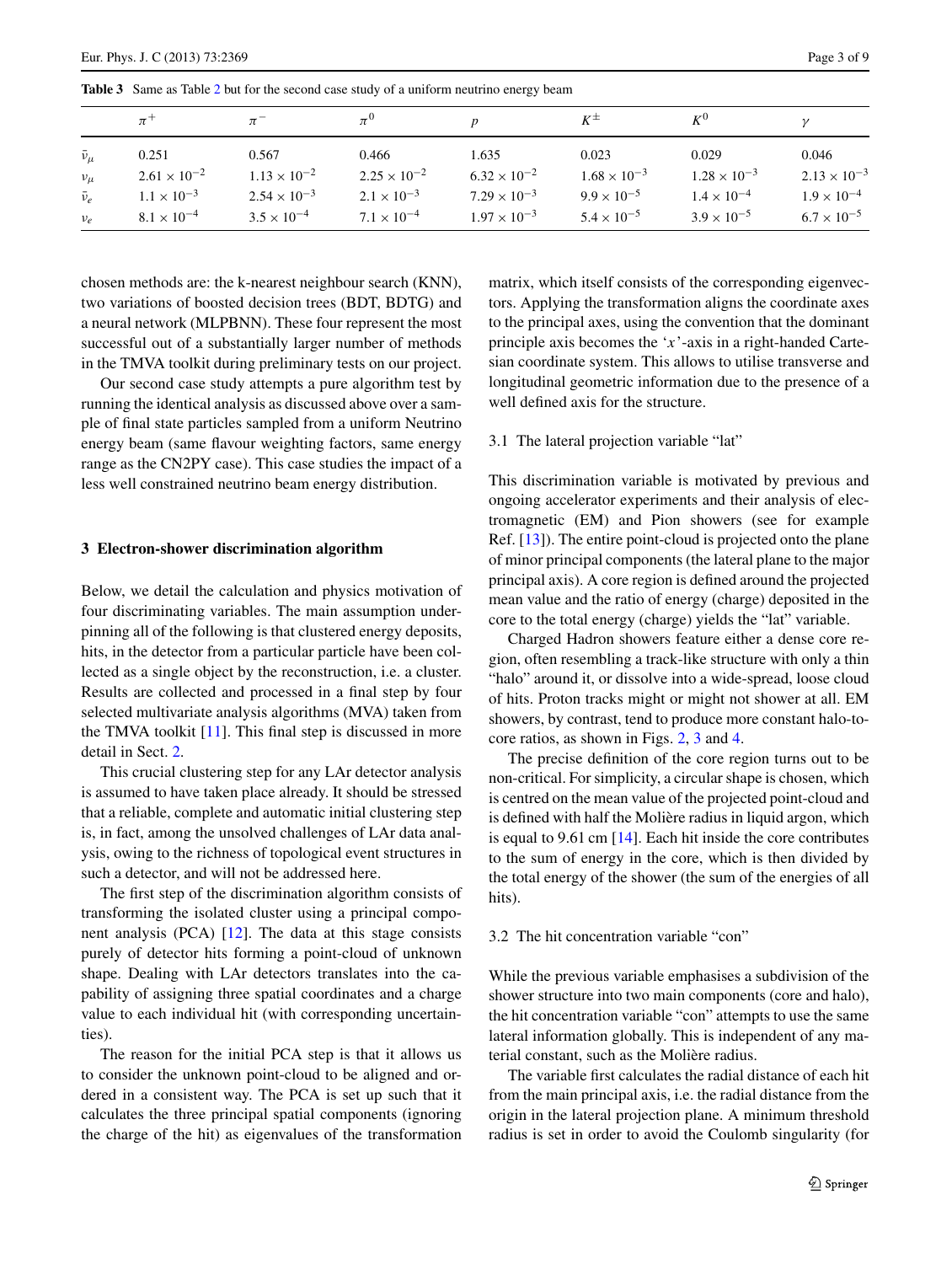<span id="page-4-0"></span>**Fig. 2** The set of four discrimination variables applied to the CN2PY beam (see text) Neutrino events. Signal events are defined as electromagnetic shower events from Electrons, compared to the complete shower background, which includes all simulated structures from Protons, charged Pions, neutral Pions, charged and neutral Kaons and Muons, all with appropriate weighting factors. For MVA training purposes the event sample size is set to  $10<sup>4</sup>$  for each individual signal and background contribution. The histograms for signal and background are scaled individually to equal integrals for display purposes only

<span id="page-4-1"></span>**Fig. 3** Similar to Fig. [2;](#page-4-0) the set of four discrimination variables but for the second case study of a uniform neutrino energy beam





practical purposes chosen as 1 mm in this analysis), and finally the hit concentration is calculated as the sum of charge (energy) of the hits divided by their radial distance.

The idea is to calculate the Coulomb potential energy of the point-cloud around the main principal axis. This approach delivers complementary information to the previ-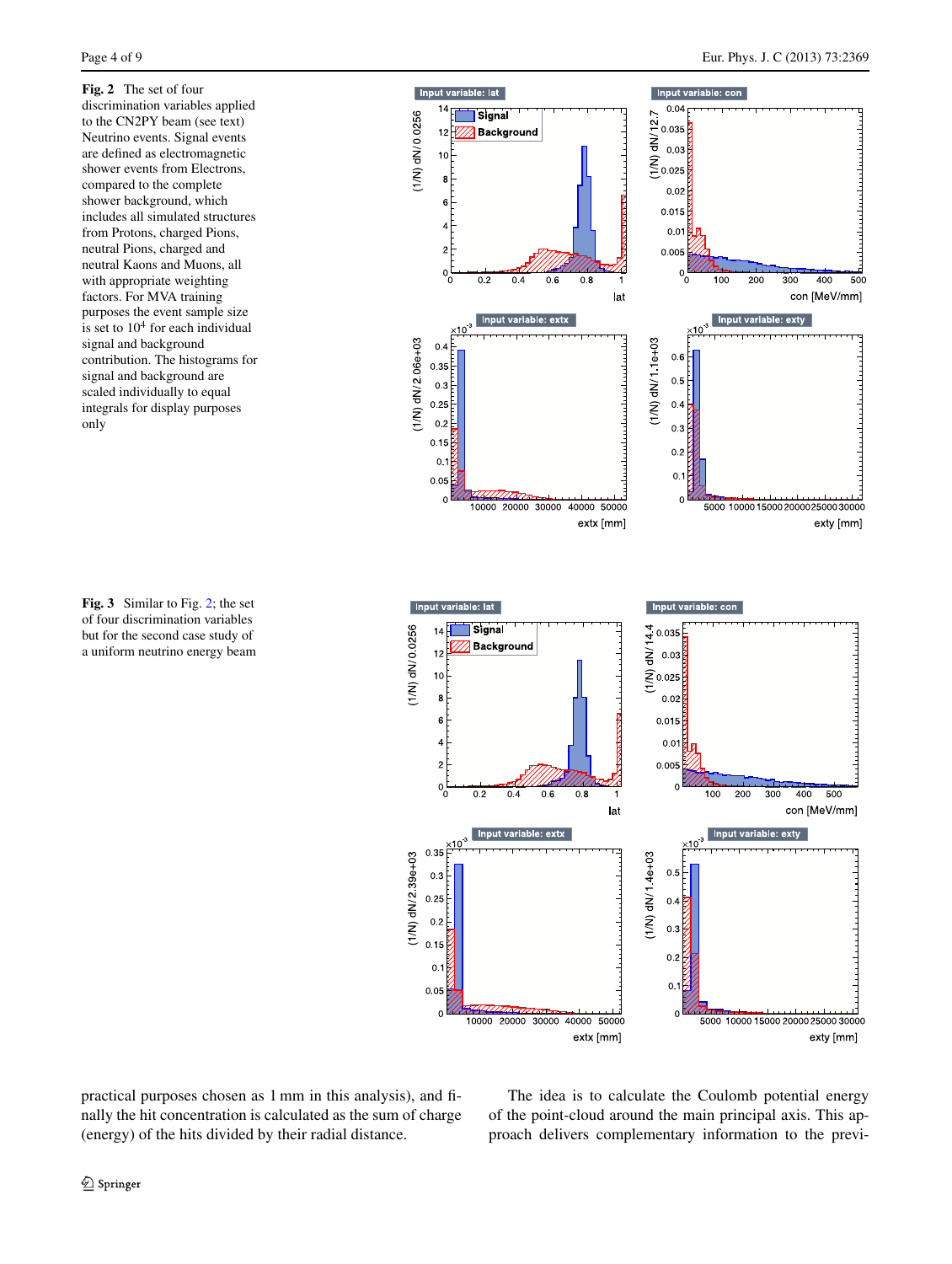

<span id="page-5-0"></span>**Fig. 4** Stacked histogram example displaying the background composition due to simulated final state particles from the CN2PY neutrino beam case. This example shows the background in the 'lat' variable (*left panel*) for an electron signal for the dominant anti-muon neutrino flavour and the 'con' variable on the *right panel*. The individual histograms are normalised and scaled subsequently by their cor-

ous rigid division into two parts, since it emphasises the extremes such as track-like structures as being particularly highly concentrated, and very loose structures as being particularly low in concentration. Figures [2,](#page-4-0) [3](#page-4-1) and [4](#page-5-0) show the main benefit of this variable. The Hadron showers are dominated by less densely concentrated structures (they peak at low Coulomb energies around the main principal axis). A second population of Hadron events contain Proton tracks as well as sufficiently dense Pion tracks, contributing a larger value to this concentration variable. EM showers are rather non-specific but are significantly more concentrated than Hadron showers.

#### 3.3 Spatial extent variables "extx, y"

The final two proposed discrimination variables are obtained by quantifying the spatial extent of the hit cloud in the three available principal component axes. A definition of the extent in purely geometrical terms turns out to be very useful. The algorithm calculates extent in all three available axes but one of the two transverse axes is discarded since it does not contribute any new information. This azimuthal symmetry assumption around the dominant principal axis was extensively tested and confirmed during this study.

The spatial extent is calculated by obtaining the convex hull in 3D around the hit cloud and finding the maximum distance (extent) of the hull on all three axes. Building the convex hull around an object is a standard algorithm in image analysis [\[16](#page-9-14)]. Even though its application in 3D is rather exotic, ready-made implementations of the code exist, for instance in the scientific python library, SciPy [\[17](#page-9-15)]. The meaning of the term convex hull can be visualised by



responding weighting factor (particle dependent) from Table [2](#page-2-2). The additional neutrino flavours contributing to that background in Fig. [1](#page-2-1) are suppressed to avoid clutter from too many colours on the plot. The colour coding is as follows: *black*—gamma, *red*—*K*0, *green* charged Kaons, *blue*—Muon, *yellow*—neutral Pion, *pink*—*π*−, *light blue—* $\pi^{+}$ *, dark green—Proton (Color figure online)* 

considering stiff packaging paper, wrapped around an irregularly shaped object, i.e. the hit cloud, in order to enclose it completely. The paper would represent the convex hull, without the folds and overlaps real paper would produce.

The convex hull is obtained by calculating the Delaunay tessellation [\[16](#page-9-14)] of the hit cloud and finding the outermost Delaunay triangles, made of data members, enveloping the entire cloud. The difference between the maximum and minimum coordinate value on each (principal component) coordinate axis is calculated, giving the extent of the hull in all three dimensions.

#### **4 Results**

## 4.1 Electron to combined hadron/lepton background discrimination

Results in this section summarise the performance of the proposed discriminating variables when attempting to identify Electrons in a data sample consisting of all dominant final state particles, i.e. charged and neutral Pion, Protons, Kaons and Muons. The most straightforward way of illustrating the effectiveness of the proposed variables can be seen in Fig. [5,](#page-6-0) showing the background rejection as a function of signal efficiency for all four chosen methods, the nearest neighbour (KNN), two variations of boosted decision trees (BDT, BDTG) and a neural network (MLPBNN). These plots would ideally show a complete background rejection for all signal efficiencies up to 100 %. The closer the curves follow these ideal lines on the figure, the better the discrimination of the selected MVA method. The MVA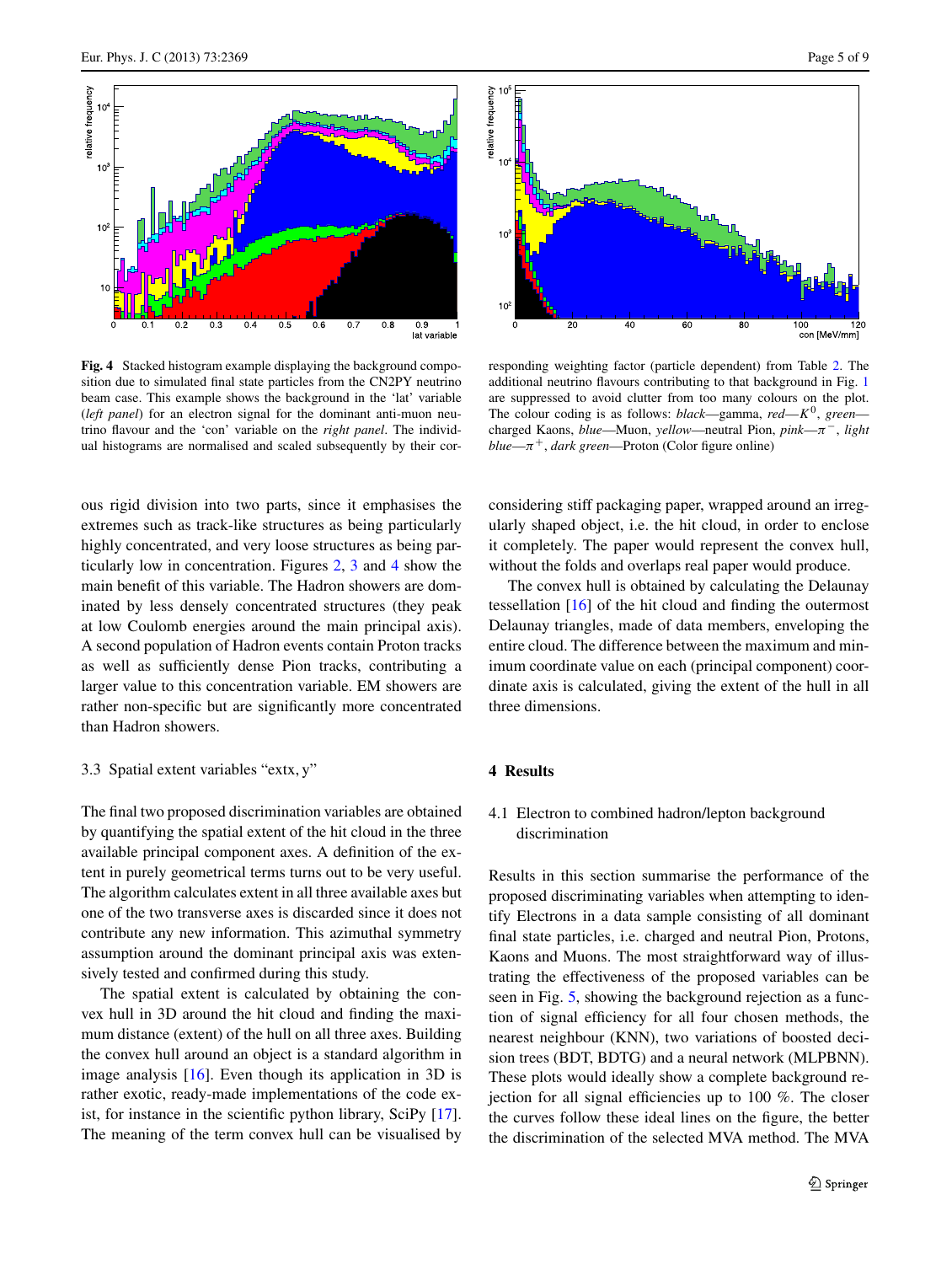

<span id="page-6-1"></span><span id="page-6-0"></span>**Fig. 5** Background rejection as a function of the signal efficiency for all four chosen methods for an EM shower signal in a (*left panel*) CN2PY beam and (*right panel*) uniform neutrino energy distribution. The methods are: the k-nearest neighbour search (KNN), two varia-

**Table 4** Particle identification efficiencies and contamination (background efficiency or 'contamination' is equal to 1.0—background rejection) on electron shower detection in a combined background of Hadron showers and Muons for all selected MVA methods. Weight-



tions of boosted decision trees (BDT, BDTG) and a neural network (MLPBNN), all originating from the TMVA toolkit [\[11\]](#page-9-10). For numerical results on this analysis, see Tables [4](#page-6-1) and [5](#page-7-0)

ing factors for each final state particle are always taken into account for signal as well as background particles. Efficiencies are calculated for the optimal decision boundary values defined by maximising the signal-to-total event ratio,  $S/\sqrt{(S+B)}$ 

| MVA method<br>Beam case study |                    | Electron-signal/background efficiency [%] | Signal-to-total $S/\sqrt{(S+B)}$ |  |
|-------------------------------|--------------------|-------------------------------------------|----------------------------------|--|
| <b>KNN</b>                    | CN <sub>2</sub> PY | 95.7/5.2                                  | 30.1                             |  |
| <b>MLPBNN</b>                 | CN <sub>2</sub> PY | 93.9/7.4                                  | 29.5                             |  |
| <b>BDT</b>                    | CN <sub>2</sub> PY | 96.2/4.5                                  | 30.3                             |  |
| <b>BDTG</b>                   | CN <sub>2</sub> PY | 90.6/6.0                                  | 29.2                             |  |
| <b>KNN</b>                    | Uniform $\nu$      | 95.4/5.0                                  | 30.1                             |  |
| <b>MLPBNN</b>                 | Uniform $\nu$      | 92.9/7.3                                  | 29.4                             |  |
| <b>BDT</b>                    | Uniform $\nu$      | 96.1/4.9                                  | 30.2                             |  |
| <b>BDTG</b>                   | Uniform $\nu$      | 90.6/4.2                                  | 29.4                             |  |

methods mentioned above have been chosen as the most effective among a list of 24 possible methods offered in the TMVA toolkit.

Quantitative results for efficiencies and purities in EM shower discrimination are given in Table [4](#page-6-1), and illustrate a successful (well above 90 % signal efficiency and background rejection) analysis technique in distinguishing EM showers from Hadron showers in a LAr detector at all interesting Neutrino energies. Finally, the method appears relatively insensitive to presence or absence of a priori beam knowledge.

#### 4.2 Additional applications

The variables discussed above lend themselves to further applications simply because they are sensitive to only the geometrical shapes of clouds of hits in 3D space as opposed to kinematic variables. As a first application we consider neutral current (NC) interactions in LAr. NC interactions form an important background to Neutrino oscillation signals since they can produce neutral pions in an event. Due to their prompt decay into a pair of photons, with the inevitable EM showers, they constitute a problematic background to Electron-neutrino charged-current interactions. This means that identifying final state  $\pi^0$  would be beneficial for several reconstruction tasks. One study [\[18](#page-9-16)] delivered a strong discrimination factor of  $10^{-3}$  for mis-identified  $\pi^0$  in a LArTPC, a number which is widely quoted. Our efforts here deliver a weaker  $\pi^0$  discrimination, see below. However it does not rely on complex computational tasks such as shower separation and fitting and subsequent vertex finding in a potentially very busy event structure, i.e. the reason why [[18\]](#page-9-16) relies on visual event selection.

The optimal signal and background efficiencies for the  $\pi^0$  selection are shown in Table [5](#page-7-0) (see also Fig. [6](#page-7-1)). Just as for the study on Electron to Hadron discrimination, all subsequent studies on changing the signal, here to the  $\pi^0$  particle, consider the complete set of background particles and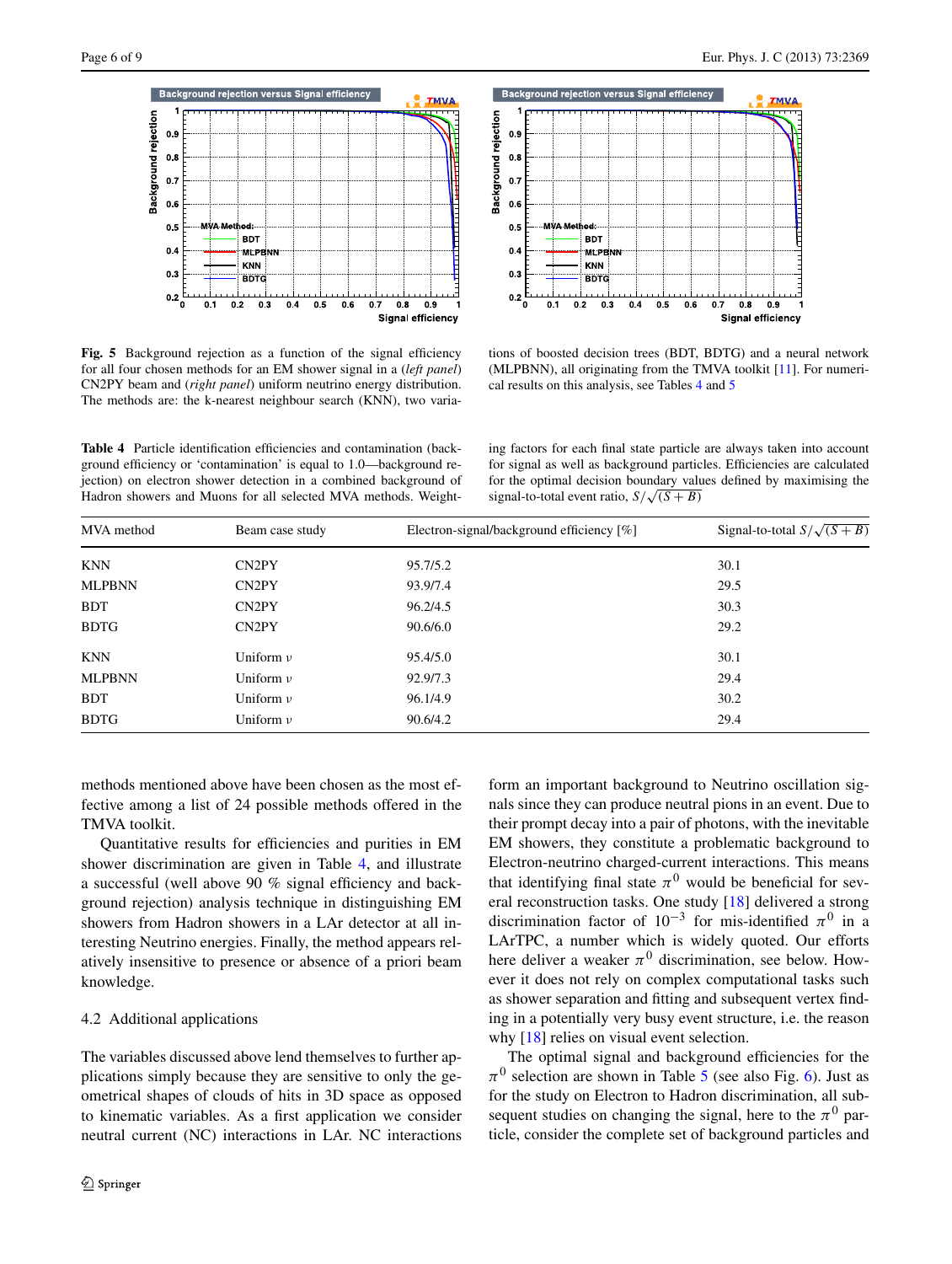<span id="page-7-1"></span>**Fig. 6** Similar to Fig. [2](#page-4-0) for the CN2PY beam producing a  $\pi^0$ final state particle signal compared to the complete shower background



<span id="page-7-0"></span>**Table 5** Particle identification efficiencies and contamination (background efficiency or 'contamination' is equal to 1.0—background rejection) in a combined background of Hadron showers and Leptons for the best MVA method, boosted decision trees, BDT. Efficiencies

are calculated for the optimal decision boundary values defined by maximising the signal-to-total event ratio,  $S/\sqrt{(S+B)}$ . Signal particles are listed in the top row

| MVA method | Beam case study | Particle signal/background efficiency [%] |          |           |           |           |  |
|------------|-----------------|-------------------------------------------|----------|-----------|-----------|-----------|--|
|            |                 |                                           | Muon     | Proton    | Kaon      | $\pi^-$   |  |
| <b>BDT</b> | CN2PY           | 96.8/15.9                                 | 97.6/1.4 | 93.7/28.3 | 93.4/24.0 | 97.3/41.7 |  |
| <b>BDT</b> | Uniform $\nu$   | 96.1/15.6                                 | 98.1/2.3 | 92.8/29.9 | 92.2/25.1 | 97.9/43.1 |  |

weighting factors, listed in Table [2](#page-2-2) and additionally the relevant leptons, i.e. Muons and Electrons. All final state particles other than the selected signal particle constitute background.

Other final state particles can also be identified as signals with varying degrees of success. In Table [5](#page-7-0) we list results for Muons (see Fig. [7\)](#page-8-0), Protons, Kaons and  $\pi^+$ , where  $\pi^$ results are practically identical to Kaon results, hence have been left out.

#### 4.3 Detector threshold effects

Detector-specific effects depend heavily on our primary assumption of successful clustering of hits belonging to a single particle in an overall unspecified detector event. However, any automated analysis will at some point have to solve this challenge for finely-grained LAr detector devices.

Nevertheless, threshold variations would remove (or add) hits to the total simulated single particle event and potentially change geometrical structures. In order to test the robustness of our method against such a realistic detector effect, we studied two scenarios: one realistic hit energy cut at 120 keV/mm for quenched (measured) energies and one essentially without an hit energy cut (1 keV/mm). The threshold choice of 120 keV/mm originates from the simulated onset of the Muon energy loss peak which would be left practically fully intact by this cut. The minimal cut scenario at 1 keV/mm roughly doubles the total amount of hits for most single particles simulated.

The change from these threshold effects on all of the particle identification results shown earlier is negligible, typically less than 0.3 % on any signal or background efficiency quantity.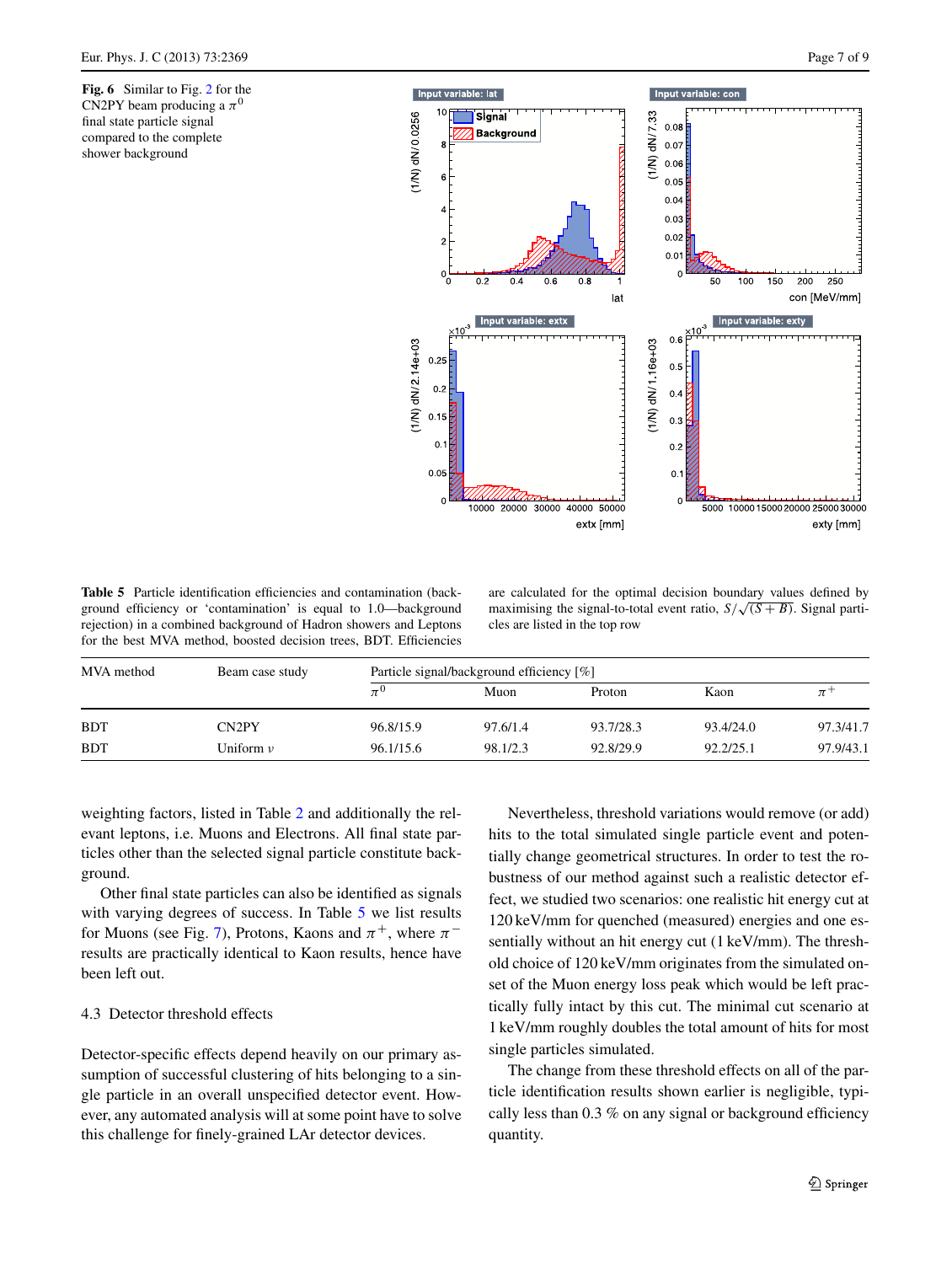<span id="page-8-0"></span>**Fig. 7** Similar to Fig. [2](#page-4-0) for the CN2PY beam producing Muons in the final state, here defined as signal compared to the complete shower background



Similar robustness should be pointed out with respect to hit smearing effects, i.e. the case when individual hits are represented by more realistic volumes of three to six mm cubes (or even asymmetric dimensions). Our proposed variables are purely measures of the geometry of structures in a LArTPC. As long as the smallest spatial measure, i.e. a hit, is small compared with the extent of shower/track structures, we do not expect any of our analysis results to change significantly.

## **5 Conclusion**

We have presented a study identifying particles in event structures obtained in high-granularity detectors such as a liquid argon TPC using four discriminating variables. Combining them using MVA algorithms from the TMVA toolkit gives signal efficiencies for Electron and Muon identification well above 90 % with high background rejection efficiencies on all Neutrino interaction channels. Protons, Kaons and charged Pions show anything from acceptable to poor background rejection but high signal efficiency. Neutral Pion identification can be made very efficient if a background contamination of around 16 % is not a concern. These results depend on the two specific case studies undertaken here: first for a possible neutrino beam from CERN to Finland and second, for a similar neutrino beam (same flavour weighting factors) but uniform neutrino energy distribution.

The data used in this work has been assumed to consist of hits containing three spatial coordinate values and one energy value, which should be the case for LAr TPC detectors. Furthermore, it is assumed that each single structure to be analysed has been clustered correctly which is still an outstanding challenge for automated data analysis on high granularity detector data. Nevertheless, if such a clustering can be achieved by some means, then this work proposes an efficient and reliable method to identify Electron (as well as Positron) events in a combined hadronic and leptonic background. These would be the primary signatures of charged current Electron–Neutrino interactions which constitute the main target of future long baseline experiments. It also allows the identification of neutral Pions without additional knowledge of decay vertices (or similar quantities) in a mixed background of other Hadrons and Leptons, and can be used for Muon identification and as an efficient first pass on Proton, Kaon and charged Pion identification.

**Acknowledgements** We acknowledge the contribution made to this study by Timothy Hughes and Laurence Woodward who worked with the corresponding author as final year project students on this topic. Support on the STFC consolidated grant ST/H00369X/1 is also acknowledged.

**Open Access** This article is distributed under the terms of the Creative Commons Attribution License which permits any use, distribution, and reproduction in any medium, provided the original author(s) and the source are credited.